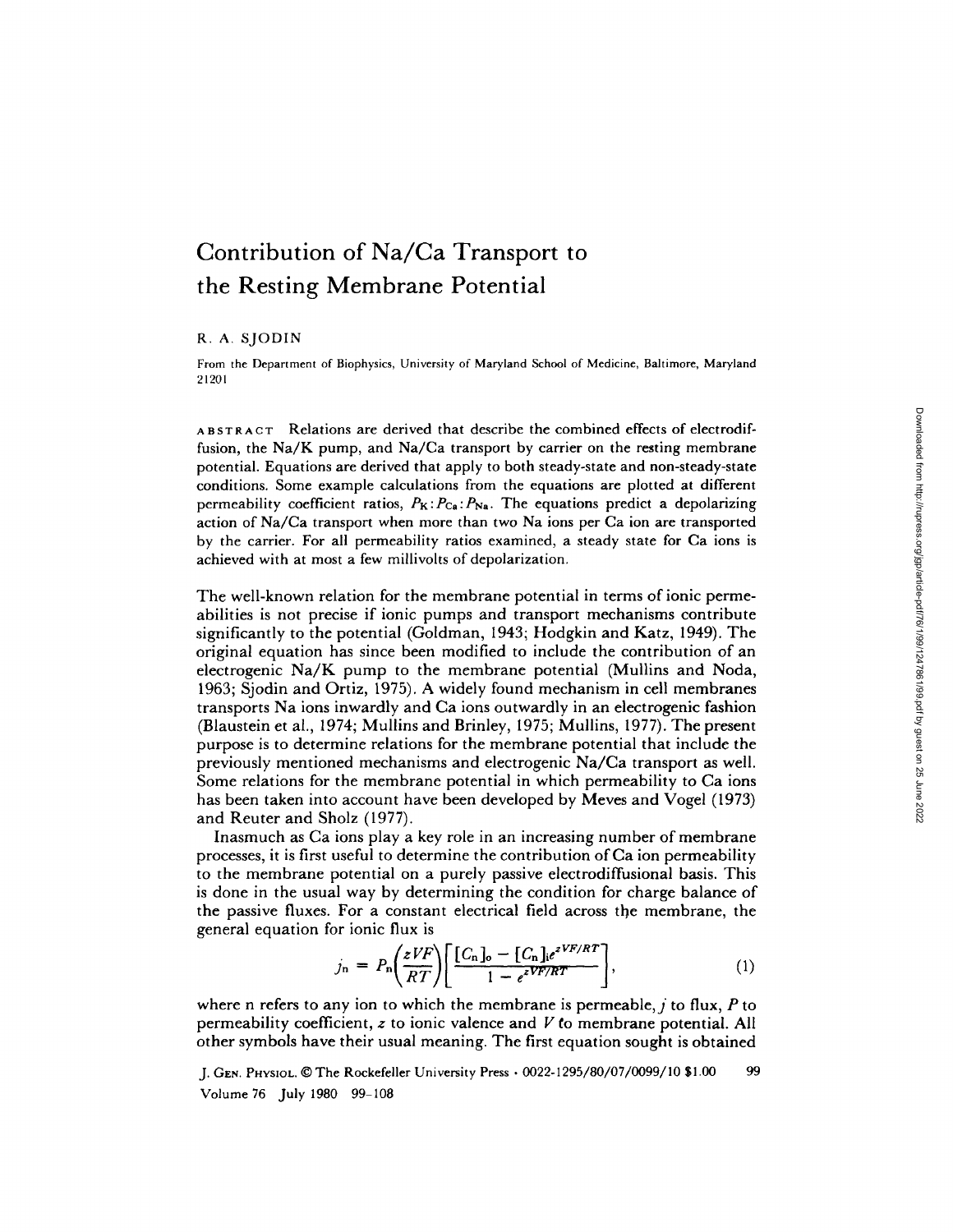by solving the sum  $2j_{Ca} + j_K + j_{Na} + j_{Cl} = 0$ , substituting values from Eq. 1. The expression for  $V$ , with Ca permeability taken into account, is, ignoring surface potentials near the membrane,

$$
V = \frac{RT}{F} \ln \frac{4P'_{Ca}[Ca]_{o} + P_{K}[K]_{o} + P_{Na}[Na]_{o} + P_{Cl}[Cl]_{i}}{4P''_{Ca}[Ca]_{i} + P_{K}[K]_{i} + P_{Na}[Na]_{i} + P_{Cl}[Cl]_{o}},
$$
(2)

where

$$
P'_{\text{Ca}} = P_{\text{Ca}}(e^{VF/RT} + 1)^{-1} \tag{3}
$$

and

$$
P''_{\text{Ca}} = P'_{\text{Ca}} e^{VF/RT} \tag{4}
$$

A similar equation appears in the literature (Reuter and Scholz, 1977; Lewis, 1979), but the reader should note an error in the first reference. As presented by these authors, the equation fails to reduce to the calcium equilibrium potential for a perfectly Ca-selective membrane. Given the form of Eq. 1 for divalent cations, it is unfortunately not possible to obtain a solution having the form of Eq. 2 without defining potential-dependent "apparent" permeability coefficients  $P'_{Ca}$  and  $P''_{Ca}$ . The transcendental nature of Eq. 2 means that solutions have to be made by simple trial and error or by computer using Eqs. 3 and 4. For normal values of the resting potential  $(-70 \text{ mV to } -90$ mV), however,  $P'_{\text{Ca}} \cong P_{\text{Ca}}$ . It can easily be verified that Eq. 2 reduces to the equilibrium potential for Ca ions for a perfectly Ca-selective membrane:

$$
V_{\text{Ca}} = \frac{RT}{2F} \ln \frac{[\text{Ca}]_0}{[\text{Ca}]_i}.\tag{5}
$$

An "extended constant-field equation" that does not employ potential-dependent "permeability" coefficients and that does include permeability to divalent ions also appears in the literature (Pick, 1975; Jan and Jan, 1976).

To take into account the other membrane mechanisms, the following symbols are used:  $m_{\text{Na}}$ , Na pump flux;  $m_K$ , K pump flux;  $t_{\text{Na}}$ , Na flux by Na/ Ca transport; and  $t_{Ca}$ , Ca flux by Na/Ca transport. The convention of positivity for cfflux is used. The normal direction for Na/Ca transport is outward for Ca and inward for Na. Thus,  $t_{Ca}$  is normally positive and  $t_{Na}$ negative.

#### *Steady-State Solution*

This relation is obtained by assuming that electrodiffusional leaks for Na, K, and Ca, a Na/K pump, and Na/Ca transport fluxes produce a state of flux balance such that values of  $[Na]_i$ ,  $[K]_i$  and  $[Ca]_i$  do not change. Under normal conditions, this can be visualized as a state in which Ca ions leaking in are balanced by outward Ca transport, Na ions leaking in and transported inwardly by Na/Ca transport are balanced by an outward Na pump, and K ions leaking out are balanced by an inward K pump. All equations will be derived for these cations only for the purpose of abbreviating derivations. It will be obvious how the addition of the chloride leak  $j_{\text{Cl}}$  will modify the results.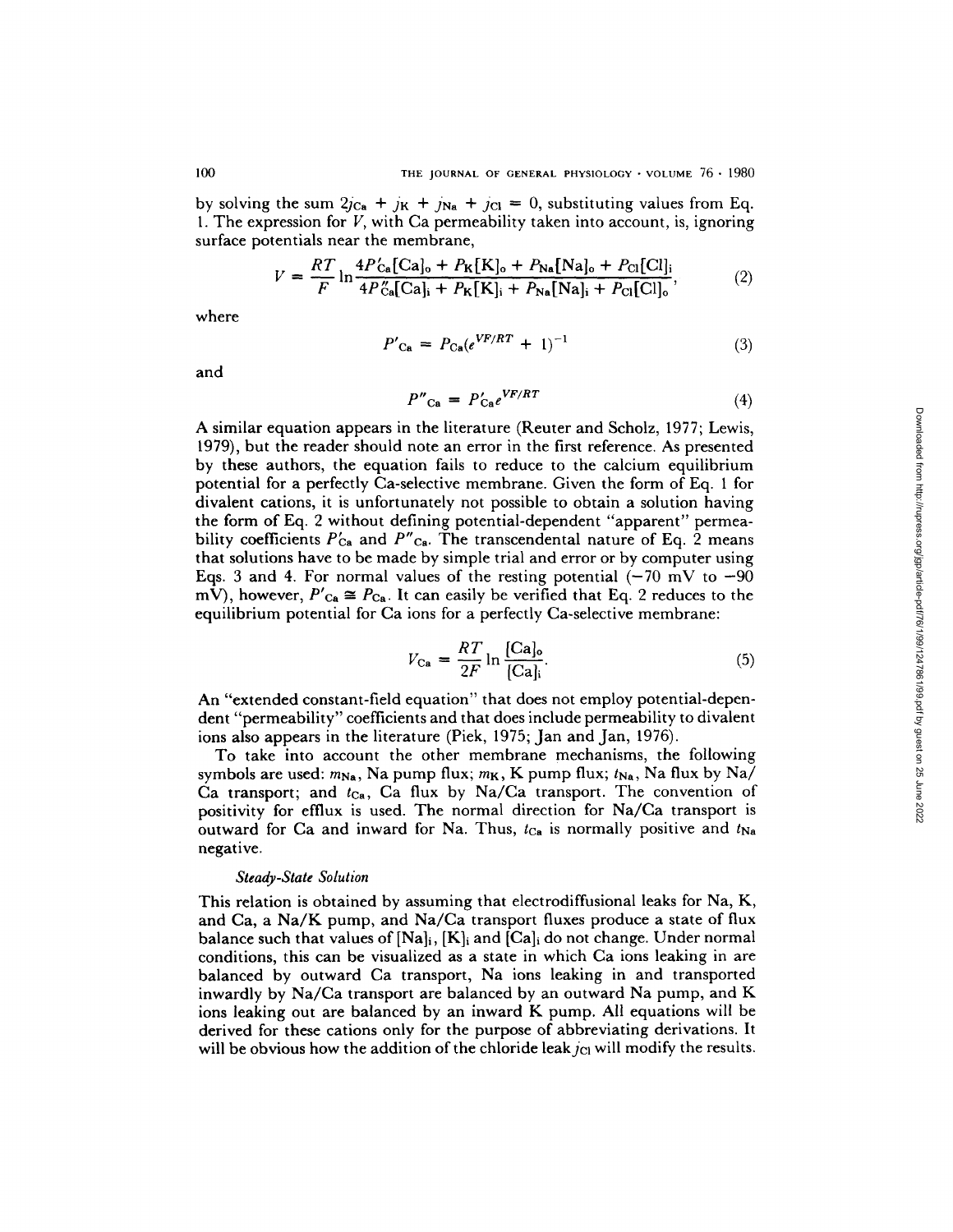Active CI transport is not considered. For ionic concentrations not to change, the following relations must hold:

$$
j_{\text{Ca}} = -t_{\text{Ca}},\tag{6}
$$

$$
j_{\mathbf{N}\mathbf{a}} + t_{\mathbf{N}\mathbf{a}} = -m_{\mathbf{N}\mathbf{a}}, \quad \text{and} \tag{7}
$$

$$
j_{\mathbf{K}} = -m_{\mathbf{K}}.\tag{8}
$$

The Na/K pump coupling ratio, r, has been defined (Mullins and Noda, 1963):

$$
r = -\frac{m_{\rm Na}}{m_{\rm K}}.\tag{9}
$$

The stoichiometric factor,  $q$ , for Na/Ca transport is the number of Na ions transported per Ca ion:

$$
q = -\frac{t_{\text{Na}}}{t_{\text{Ca}}}.\tag{10}
$$

To obtain the required steady-state solution, the sum  $j_{\text{Na}} + j_{\text{K}} + 2j_{\text{Ca}} + m_{\text{K}}$  $+m_{\text{Na}} + 2t_{\text{Ca}} + t_{\text{Na}}$  is set = 0 to fulfill electrical neutrality. Substitutions are made from Eq. 1 and from Eqs. 6-10. The resulting equation for  $V$  is:

$$
V = \frac{RT}{F} \ln \frac{2qP'_{\text{Ca}}[\text{Ca}]_o + rP_{\text{K}}[\text{K}]_o + P_{\text{Na}}[\text{Na}]_o}{2qP''_{\text{Ca}}[\text{Ca}]_i + rP_{\text{K}}[\text{K}]_i + P_{\text{Na}}[\text{Na}]_i}
$$
(11)

It is of interest to note some features of Eq. 11. If the stoichiometric ratio  $q$  $= 2$ , two Na ions are transported per Ca ion and Na/Ca transport is electrically neutral. In this case, Eq. 11 reduces to Eq. 2, where Ca ions exert only their passive electrodiffusional effect. The actual value for  $q$  appears to be 4 (Mullins, 1977). In this case, the terms due to Ca are twice those due to the electrodiffusional effect of Ca ions. For the values of  $[Cal]$  in resting excitable cells, the effect of Na/Ca transport is an additional depolarization numerically equivalent to that obtained by doubling the value of either  $P_{Ca}$ or  $[Ca]_o$  in the absence, of course, of changes in  $P_K$ . The source of the depolarization is the inward transport of two charges during each cycle of Na/Ca transport operation. The precise equivalency in the case of the electrical effects of  $j_{Ca}$  and Na/Ca transport is, of course, due to the fact that  $t_{Ca}$  just balances  $c_{Ca}$  and that the net charge on the Na/Ca carrier happens to equal 2, the valence of Ca ions. Similar interpretations can be made for other values of q. It should also be noted that, given the very low values for  $|Cal_i|$  in most excitable cells, the calcium term on the bottom of Eq. 11 can probably safely be ignored.

#### *Non-Steady-State Solution*

When ionic concentrations are permitted to change, Eqs. 6-8 must be modified. The ratio of transport rate to leakage rate,  $f$ , can be defined for Ca ions bv the relation:

$$
f_{\text{Ca}}j_{\text{Ca}} = -t_{\text{Ca}}.\tag{12}
$$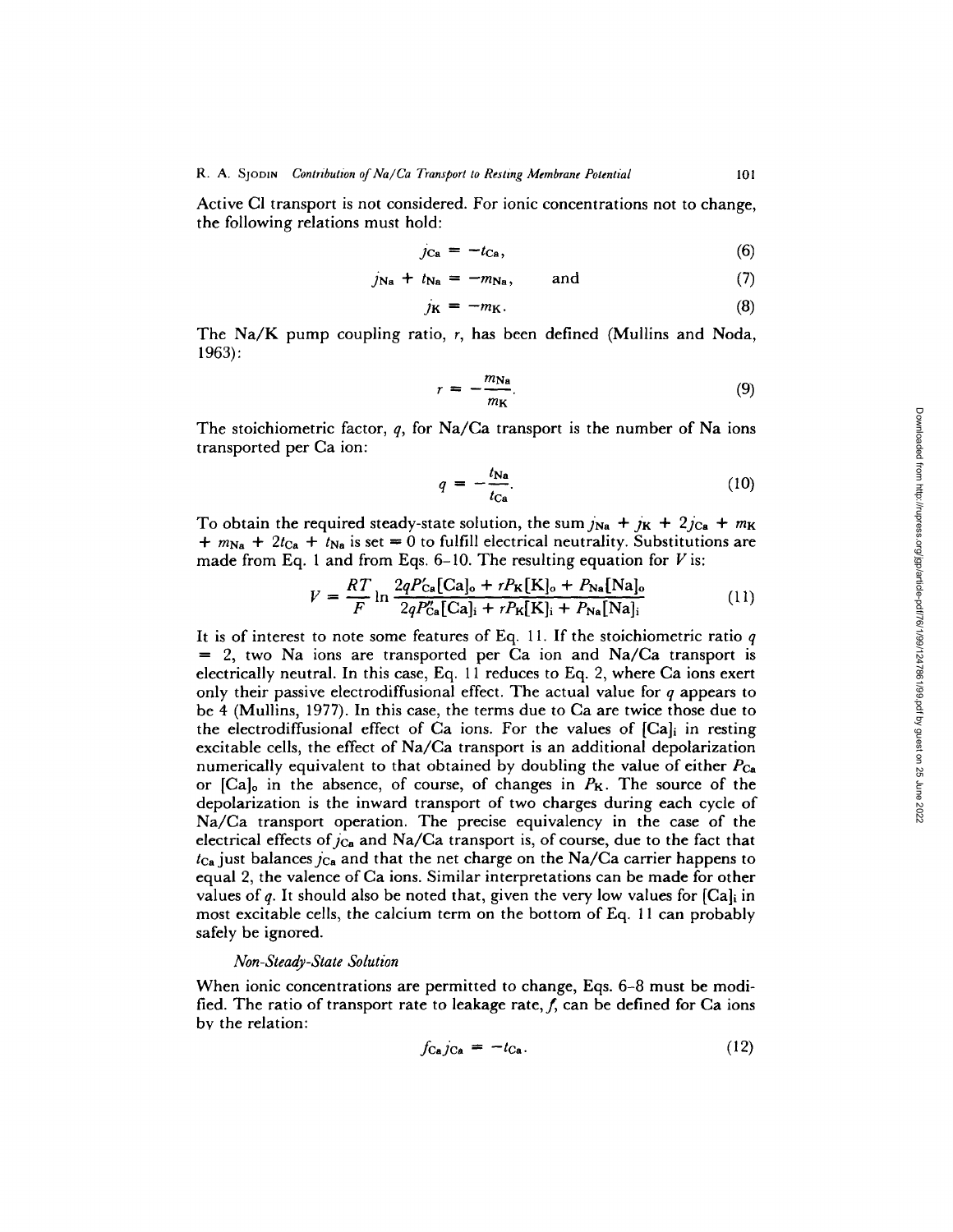Similarly, for K ions:

$$
f_{\mathbf{K}}j_{\mathbf{K}} = -m_{\mathbf{K}}.\tag{13}
$$

For Na ions, the factor  $f_{\text{Na}}$  must also include the inward movement due to Na/Ca transport:

$$
f_{\mathbf{Na}}(t_{\mathbf{Na}} + j_{\mathbf{Na}}) = -m_{\mathbf{Na}}.\tag{14}
$$

Applying the same condition for electrical neutrality applied previously and substituting from Eqs. 9, 10, and 12-14 yields:

$$
qf_{\text{Ca}}j_{\text{Ca}} + \frac{f_{\text{K}}}{f_{\text{Na}}}r_{\text{JK}} + j_{\text{Na}} = 0. \tag{15}
$$

Eq. 15 is the algebraic summary statement of the condition for electrical neutrality. This equation clearly places restrictions upon the values that  $f_{\text{Ca}}$ ,  $f_K$  and  $f_{Na}$  can assume. If, for example, one is in the steady state, and the Ca transport rate is increased such that  $f_{Ca}$  assumes a value different from unity, the remaining fluxes must become adjusted in such a way that Eq. 15 is obeyed. Making substitutions for  $j$  values from Eq. 1 and solving for  $V$ ,

$$
V = \frac{RT}{F} \ln \frac{2qf_{\text{Ca}}P'_{\text{Ca}}[\text{Ca}]_{\text{o}} + r\frac{f_K}{f_{\text{Na}}}P_K[\text{K}]_{\text{o}} + P_{\text{Na}}[\text{Na}]_{\text{o}}}{2qf_{\text{Ca}}P''_{\text{Ca}}[\text{Ca}]_{\text{i}} + r\frac{f_K}{f_{\text{Na}}}P_K[\text{K}]_{\text{i}} + P_{\text{Na}}[\text{Na}]_{\text{i}}},\tag{16}
$$

which gives the membrane potential for non-steady-state conditions. If one knows the coupling ratios for the two transport processes and the magnitudes of all the flux components, one can compute the value of the membrane potential, provided ionic permeability coefficients and concentrations are known. The equation for the steady state, 11, can be regarded as a special case of Eq. 16, for which  $f_{\text{Ca}} = f_{\text{K}} = f_{\text{Na}} = 1$ .

It is of interest to consider some properties of Eq. 16. Increasing the value of  $f_{Ca}$  above 1.0, meaning that more Ca ions are transported outwardly than leak inwardly, results from Eq. 16 in increasing depolarization from the Ca term. The reason is that the increased Ca transport must be accompanied by an increased inward movement of charge via the Na/Ca carrier.

The change in membrane potential resulting from a change in the Ca transport rate via the Na/Ca carrier depends upon the nature of the flux readjustments. The presence of three mechanisms for ion movement makes it possible for electrical neutrality to be achieved in a variety of ways. To obtain useful solutions to Eq. 16, careful attention must be paid to the physiological events occurring during a readjustment of the ionic fluxes, To illustrate the use of Eq. 16, the membrane potential can be plotted as a function of increasing Na/Ca transport rate for different permeability coefficient ratios. This is done in Fig. l, where permeability coefficients and ionic concentrations remain constant for each curve. The potential plotted is, therefore, the instantaneous value assumed when the indicated Ca transport rate occurs before ionic concentrations have had a chance to change. The value of the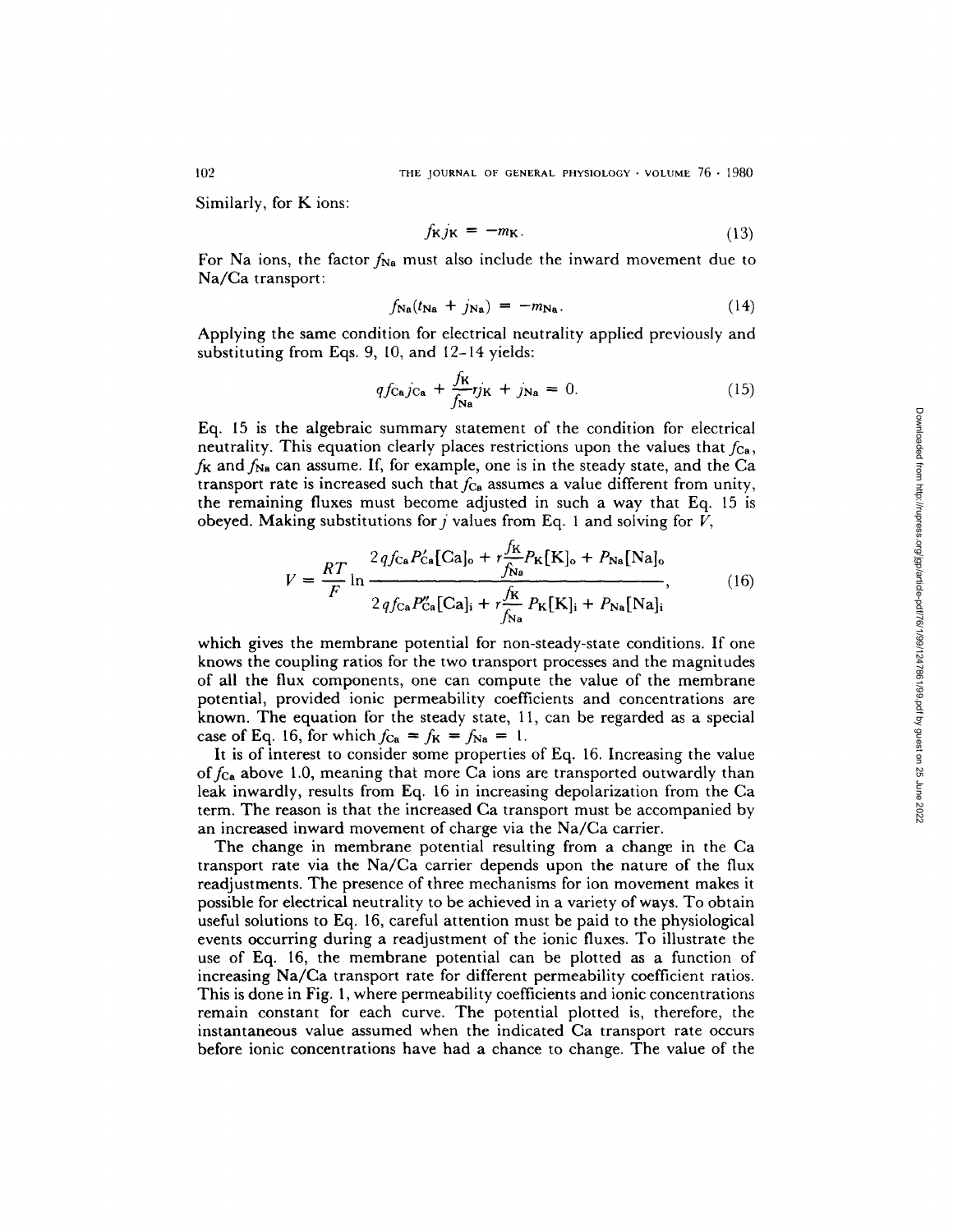

FIGURE 1. Calculated values of the membrane potential are plotted against increasing calcium transport rate,  $t_{Ca}$ , expressed as the fraction  $t_{Ca}/j'_{Ca}$ , where  $j'_{\text{Ca}}$  is the passive inward calcium ion leak in the steady state (marked by the arrow). At  $t_{Ca} = 0$ , Eq. 2 was used with  $P_K$  replaced by  $rP_K$  and  $P_{Cl}$  terms ignored. In the steady state, Eq. 11 was used. All remaining values were calculated from Eq. 16, with the aid of Eq. 15. Ion electrodiffusion rates were calculated using Eq. 1 with the following ionic concentrations in millimolar units:  $[Na]_0 = 150$ ,  $[K]_0 = 5$ ,  $[Ca]_0 = 2$ ,  $[Na]_i = 10$ ,  $[K]_i = 150$ . The normal value of  $[Ca]_i$  is about 0.1  $\mu$ M or less, making the Ca term in the denominator negligible in all cases. The value of  $P_K$  was normalized to 1.00 for all calculations. Curves are plotted for various representative permeability coefficient ratios. The value used for the Na/Ca transport stoichiometric ratio, q, was 4.0 for all calculations. The Na/K pump stoichiometric ratio, r, was taken to be 1.5 for all calculations. Temp.  $= 37^{\circ}$ C.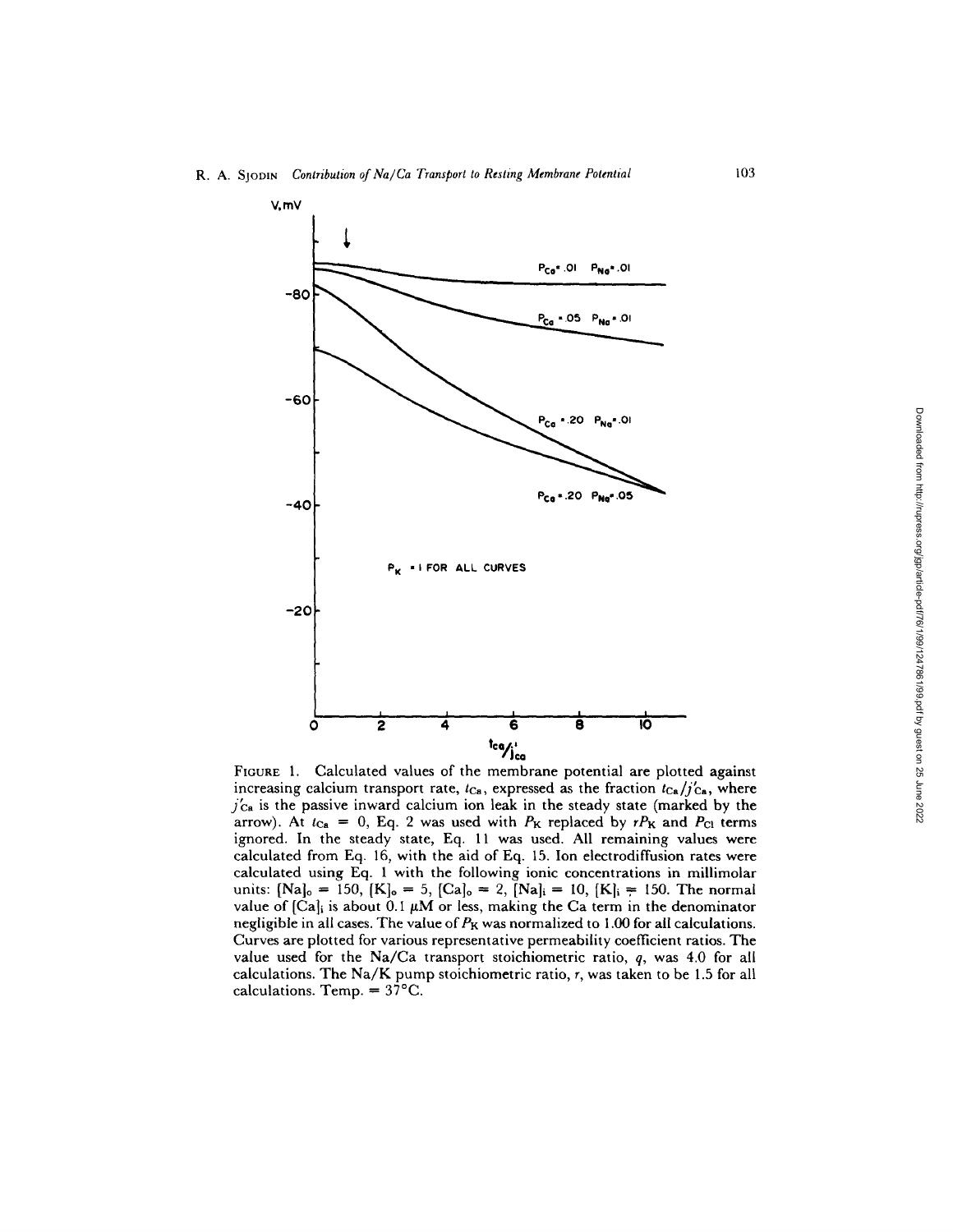potential for zero Na/Ca transport rate is simply the appropriate solution of Eq. 2. The system is not in a steady state at this point. At the point  $t_{Ga}/j_{Ga}$  $= 1$ , the system was chosen to be in the steady state for Na, Ca, and K ions. The potential is the solution of Eq. 11. It should be noticed that the steady state for Ca ions for all permeability ratios plotted is achieved at the cost of only a few millivolts of depolarization. Because ionic concentrations are not permitted to change for these curves, the Na/K pumping rate remains constant, and the increased inward charge movement due to the Na/Ca carrier must be balanced by ionic electrodiffusional leaks. If we consider the passage of time, however, the value of  $[Na]$  must increase as a net Na influx must occur when  $t_{Ca}/c_a > 1$  under the assumed conditions. As [Na]<sub>i</sub> rises, the Na/K pump rate rises if the pump has not reached the saturation rate. Under these conditions, the hyperpolarizing effect of the Na pump becomes apparent by causing some of the increased Na/Ca transport charge to be balanced by Na outward pumping rather than by ionic leaks. These changes of potential are illustrated in Fig. 2 for  $P_K$ :  $P_{Ca}$ :  $P_{Na} = 1:0.2:0.01$ . At the point marked by the arrow, the steady state is perturbed by increasing the  $t_{Ca}/j_{Ca}$  ratio from 1 to 10. As [Na]i rises, the increased level of Na/K pump operation produces hyperpolarization. The value of  $[Na]_i$  can only rise,  $\vdash$  wever, until the Na pump balances the Na leakage in, plus the new value oi the Na influx by Na/ Ca transport. At this point Na ions are in a new steady state and further hyperpolarization cannot occur. Not all of the increased inward charge movement by Na/Ca transport has been compensated by the pump at this point, however. The remainder must be compensated by electrodiffusive fluxes, mainly those due to  $K^+$ . The final potential reached is thus a steady state for Na but not for K and Ca whose net fluxes balance at the final potential reached.

Another feature of Eq. 16 is that the value of  $f_{Ca}$  need not be positive. Inasmuch as the value of  $j_{Ca}$  is always in the inward direction for values of  $V$ more negative than  $V_{Ca}$ ,  $f_{Ca}$  becomes negative if the direction of Na/Ca transport is reversed when  $\overline{V}$  is in this range (Eq. 12). It is known that Na/Ca transport can operate in the reversed mode under certain conditions (Baker et al., 1969). Under these conditions, Na ions are transported outwardly over the Na/Ca carrier, and Ca ions are transported inwardly. According to Eq. 16, the reversed direction of Na/Ca transport gives rise to a hyperpolarizing effect *asfca* is now negative, and the Ca term in the numerator subtracts numerically from the other terms. The source of the hyperpolarization is the now outward movement of charge by the Na/Ca carrier. Readjustments of the Na/K pump have to be taken into account here as well. Also, it should be noted that permeability to chloride ions can be taken into account by adding  $P_{\text{Cl}}[\text{Cl}]_i$  to the numerators and  $P_{\text{Cl}}[\text{Cl}]_0$  to the denominators of the logarithmic terms in Eqs. 11 and 16.

### DISCUSSION

Eqs. 11 and 16 should find application whenever the membrane has an appreciable permeability to Ca ions and  $Na/Ca$  transport forms a significant fraction of the total traffic of ionic flux across the membrane. The most likely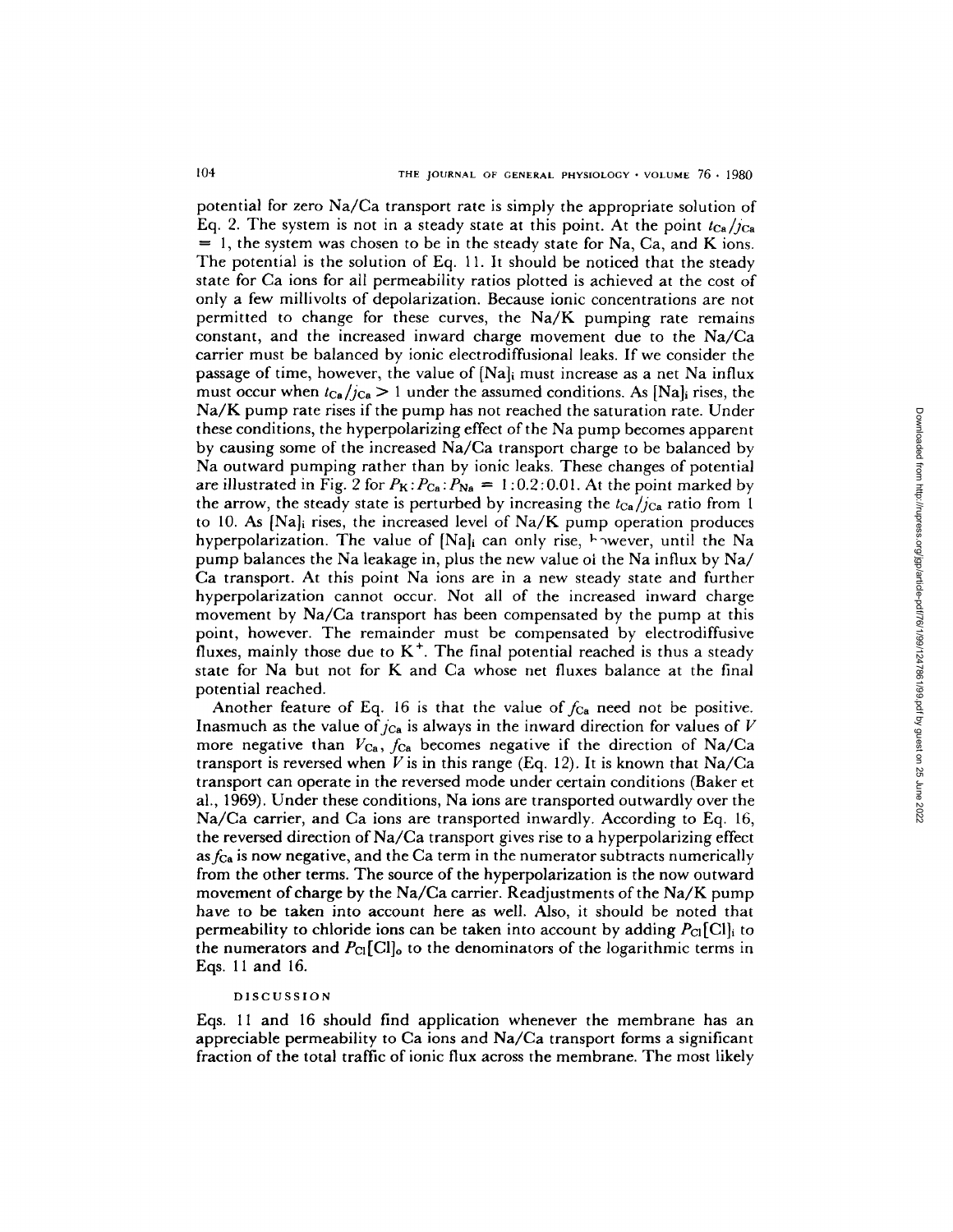

FIGURE 2. The calculated resting membrane potential is plotted vs. time when the steady state (arrow) is perturbed by a sudden 10-fold increase in the Ca outward transport rate. The stoichiometry of Na/Ca transport demands an accompanying 10-fold increase in the Na inward transport rate by the Na/Ca carrier. The time is plotted as the ratio  $t/\tau$ , where  $\tau$  is the time constant for the increase in [Na]i that results from the increased inward Na movement due to increased Na/Ca transport rate. It is assumed that the Na pump operates in the linear region, giving an increment in pumped efflux that is proportional to the increment in [Na]i. Under these conditions, the kinetics are exponential, and the

time constant is  $\tau = \left(\frac{V}{I}\right) \frac{[Na]_I^2}{I}$ , where *V/A* is the volume to surface ratio of the

fiber, [Na]<sup>{</sup> is the final value of [Na]<sub>i</sub> reached at Na flux balance and  $J_{\text{Na}} = j_{\text{Na}}$ *+ t*<sub>Na</sub>, the total new Na influx value. It is assumed that any volume changes can be neglected. A 4% decline in the Na electrochemical gradient due to elevation of [Na]i has also been neglected, and the Na/Ca transport rate has been assumed to remain constant. If these assumptions are changed, more complicated kinetics can result. If the Na pump saturates before the [Na]i value required for Na flux balance is reached, the membrane potential in Fig. 2 will level off at a more depolarized value of potential, where more of the increased inward charge movement due to Na/Ca exchange will have to be balanced by  $K<sup>+</sup>$  outward leak. The text should be consulted for further details.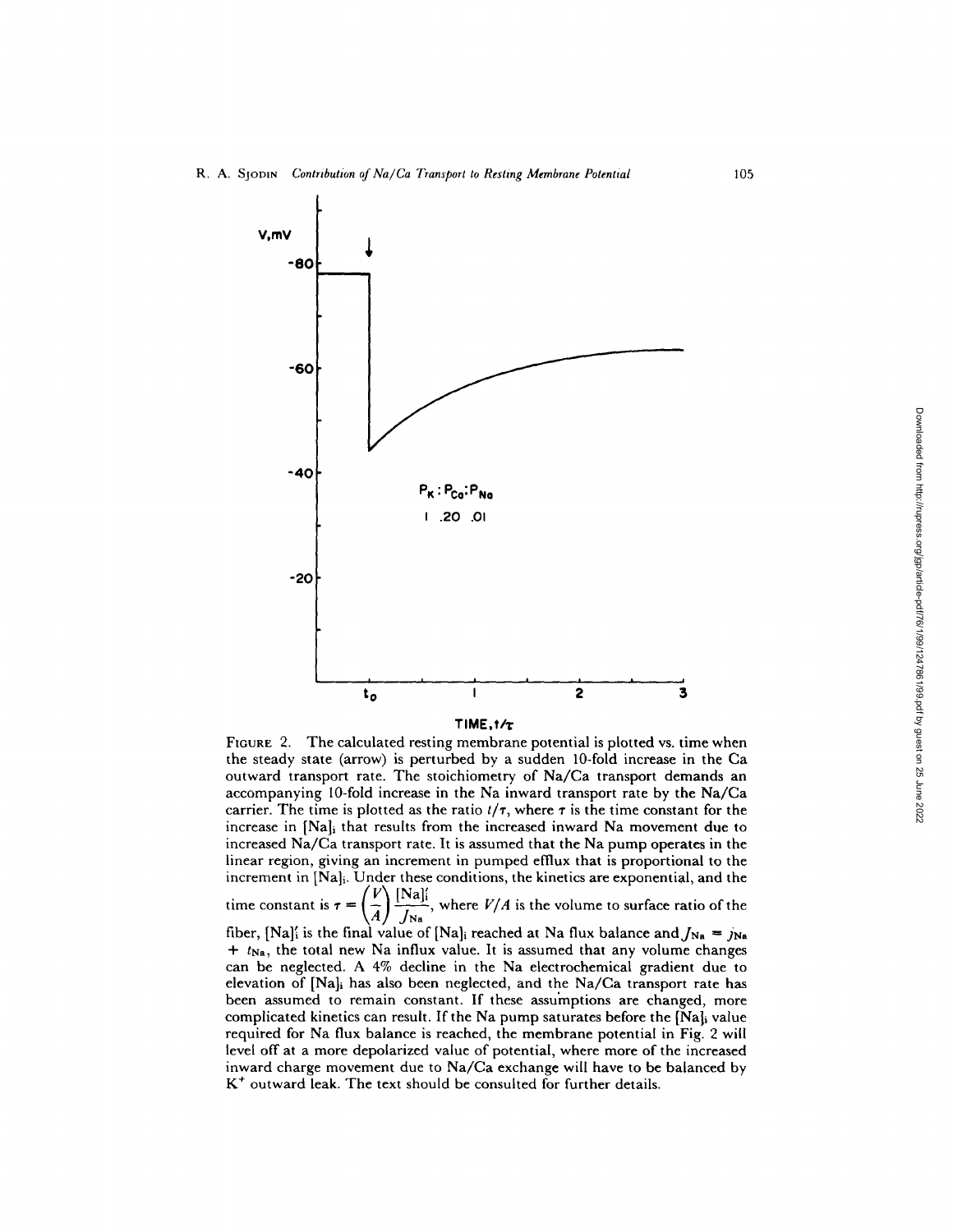candidates for cells that might provide these conditions are those excitable cells in which Ca ions play a role in action potential generation such as cardiac Purkinje fibers (Reuter, 1967; Aronson and Cranefield, 1973; Kass et al., 1976) and invertebrate muscle fibers (Fatt and Ginsborg, 1958; Hagiwara et al., 1964). In Purkinje fibers, the resting potential has been found to remain well below  $V_K$  and to be relatively insensitive to changes in  $[K]_0$ , even in an Na-free medium (Aronson and Cranefield, 1973). One effect of exposure to Na-free media would be a reduction in  $[Na]$ <sub>i</sub> that could result in a reduction or complete loss of the electrogenic Na-pump contribution to the resting potential. Indeed, Wiggins and Cranefield (1974) have reported that readmission of Na to the medium under these conditions results in hyperpolarization of the membrane. The relative insensitivity of the resting potential to  $[K]_0$  in Na-free solutions might also be a reflection of a significant permeability to Ca ions at rest. A variability in the results noted in  $Na<sub>o</sub>$ -free experiments has also been noted (Cranefield, 1975). Varying contributions of Na/Ca exchange and Na pumping to the resting potential under these conditions might play a role in these examples. The present equations for the resting potential may be applicable in these cases, and experiments of this sort should perhaps be reinterpreted and amplified to test the possible role of Na/Ca exchange in the analysis of results.

The significant contribution of electrogenic Na extrusion to the resting potential of cardiac Purkinje fibers is very clearly indicated in the work of Gadsby and Cranefield (1979 b), where the addition of 4 mM  $[K]_0$  to fibers in a previously K-free medium results in a transient hyperpolarization. Any contribution of Na/Ca exchange to the resting potential in this preparation could be studied by varying [Na] and [Ca] in suitable experiments in the presence of  $10^{-5}$  M strophanthidin, which abolishes the outward current transient due to Na-pump electrogenicity in Purkinje fibers (Gadsby and Cranefield, 1979 a; Eisner and Lederer, 1980). The present equations may prove helpful in sorting out Na/Ca counter transport contributions to the resting potential of Purkinje fibers from contributions due to the electrogenic Na pump and the K-electrode properties of these membranes.

In barnacle muscle fibers, which give Ca-action potentials under appropriate conditions, removal of  $Na<sub>o</sub>$  has been reported to give rise to some 10 mV of hyperpolarization (Hagiwara et al., 1964). The result has been taken to indicate a significant permeability to Na ions. In the absence of measurements of  $P_{\text{Na}}$ , such a conclusion now seems questionable because the removal of Na/ Ca exchange can also cause hyperpolarization. Experiments on these fibers should be performed to measure the Na/Ca exchange fluxes, the value of *Pca,*  and the relative contributions of Ca and Na to the resting membrane potential.

In the excitable fibers classically used to develop the theory of the resting membrane potential, namely, skeletal muscle fibers and invertebrate giant axons, only minimal reinterpretation of experimental results would be necessitated by the present treatment. In skeletal muscle fibers,  $P_{Ca}$  appears to be of about the same order as  $P_{\text{Na}}$  (Bianchi and Shanes, 1959). The upper curve in Fig. 1 should approximate this case, showing relative independence of the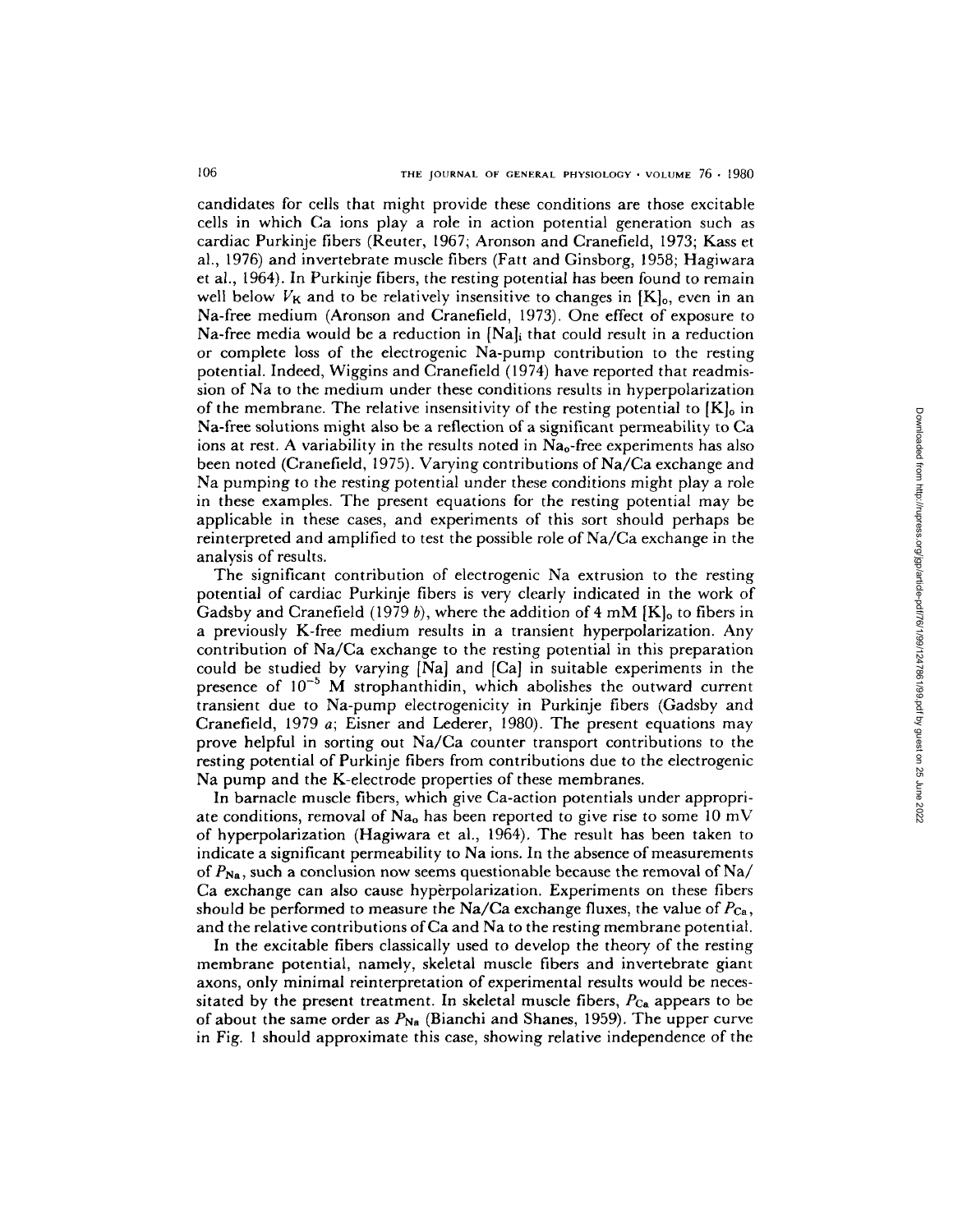resting potential from Na/Ca exchanges. The depolarization required to balance the Ca fluxes by  $Na/Ca$  transport amounts to 0.5 mV for skeletal muscle fibers under normal conditions, thus explaining why this transport can be neglected in the theory for the normal resting potential of skeletal muscle fibers. In frog skeletal muscle (Koketsu and Noda, 1960) and lobster muscle fibers (Werman and Grundfest, 1961), the membrane potential is sensitive to the removal of external Ca ions. The results are complicated, however, by an effect of Ca ions on  $P_K$  and probably  $P_{Na}$  as well. If variations in [Ca]<sub>o</sub> influence other permeability coefficients, this must clearly be taken into account in applications of extended constant-field equations to the membrane potential of cells. In the case of normal squid giant axons,  $P_{Ca} \cong 0.1$   $P_{Na}$ (Hodgkin and Keynes, 1957) so that Na/Ca transport is negligible in theoretical treatments of the resting potential for squid axons.

The present extensions of the constant-field equation take into account the major known transport processes in excitable cells. It is amply clear that the extraction of permeability coefficient ratios from membrane potential data alone is possible only after taking into account flux data for the various transport processes involved. The flux data can be obtained from electrical studies provided the proper membrane current can be positively identified. Ouabain has been useful in identifying electrogenic Na-pump currents. So far no agent has been identified that is a specific inhibitor of Na/Ca transport without effects on other Ca membrane processes. Lanthanum ions are, however, effective blockers of Na/Ca transport and may prove useful in identifying membrane currents due to this process.

I am grateful to Dr. L. J. Mullins for discussions leading to this work, for reading the manuscript, and for suggesting the potential usefulness of relations of this nature. The work was supported by research grants from the National Institute of Neurological Diseases and Stroke (NS 07626, NSI 4800-01).

*Received for publication 8 January 1980.* 

REFERENCES

- ARONSON, R. S., and P. F. CRANEFIELD. 1973. The electrical activity of canine cardiac Purkinje fibers in sodium-free, calcium-rich solutions. *J. Gen. Physiol.* 61:786-808.
- BAKER, P. F., M. P. BLAUSTEIN, A. L. HODGKIN, and R. A. STEINHARDT. 1969. The influence of calcium on sodium effiux in squid axons. *J. Physiol. (Lond.).* 200:431-458.
- BIANcm, C. P., and A. M. SHANES. 1959. Calcium influx in skeletal muscle at rest, during activity, and during potassium contracture.J. *Gen. Physiol.* 42:803-815.
- BLAUSTEIN, M. P., J. M. RUSSELL, and P. DEWEER. 1974. Calcium efflux from internally dialyzed squid axons: the influence of external and internal cations.J. *Supramol. Struct.* 2:558- 581.
- CRANEFIELD, P. F. 1975. The Conduction of the Cardiac Impulse. Futura Publishing Co., Inc., Mt. Kisco, N. Y.
- EISNER, D. A., and W. J. LEDERER. 1980. Characterization of the electrogenic sodium pump in cardiac Purkinje fibers.J. *PhysioL (Lond.).* 303:441-474.
- FATT, P., and B. L. GINSBORG. 1958. The ionic requirements for the production of action potentials in crustacean muscle fibres. *J. Physiol. (Lond.).* 142:516-543.